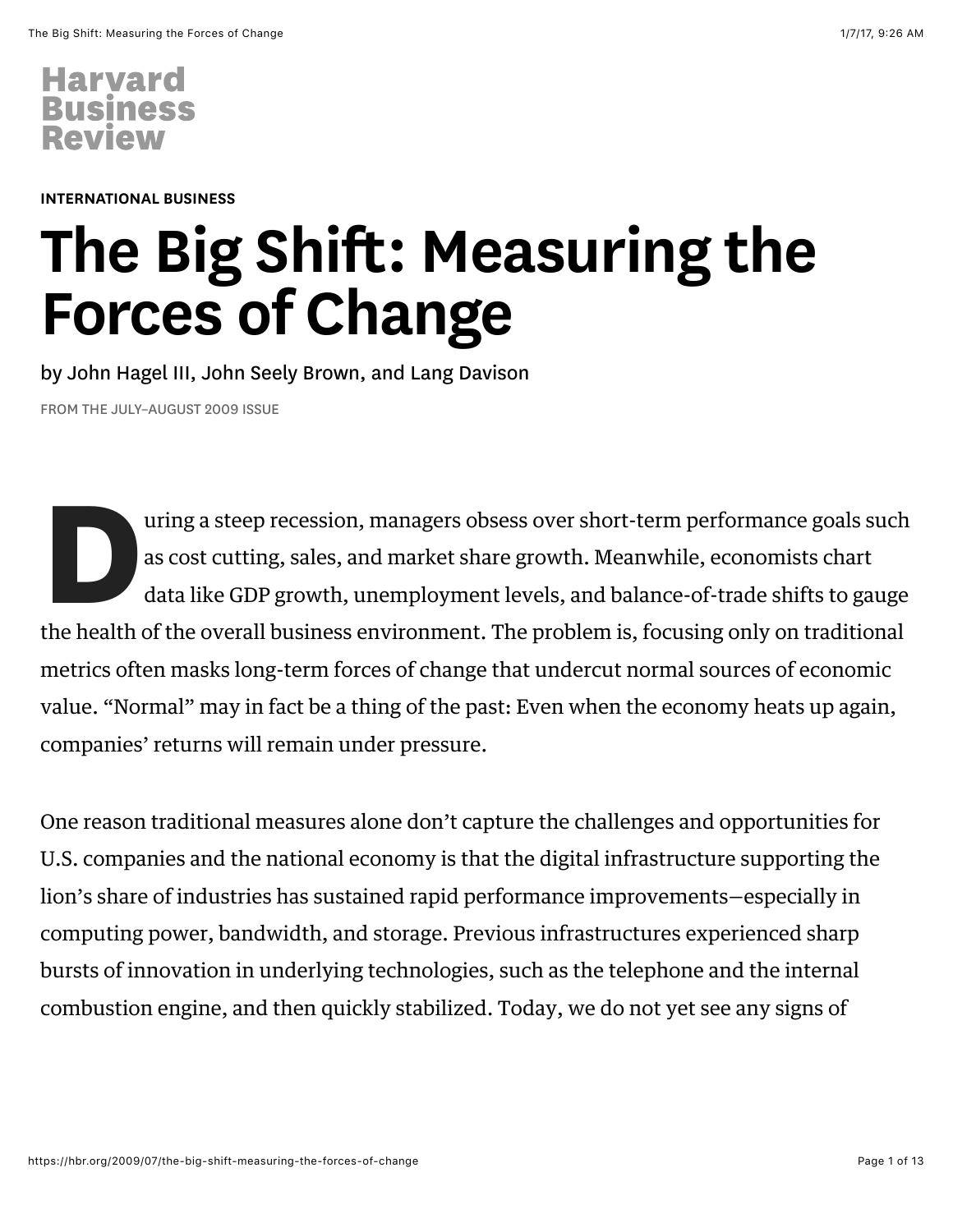stabilization, which suggests not only that competitive intensity (which has more than doubled in the past 40 years) will continue to build but also that the digital infrastructure will keep boosting the potential—and necessity—for business innovation.

To help managers in this decidedly challenging time, we present a framework for understanding three waves of transformation in the competitive landscape: *foundations* for major change; *flows* of resources, such as knowledge, that allow firms to enhance productivity; and the *impacts* of the foundations and flows on companies and the economy. Combined, those factors reflect what we call the Big Shift in the global business environment.

# The Shift Index

Executives can use the metrics here to gauge the long-term forces shaping the business environment and improve their firms' overall performance. They should:

#### monitor foundational

- changes in digital technology and public policy that could alter competitive dynamics;
- assess how well their companies participate in

#### flows

(that is, the movement of knowledge, talent, and capital), focusing especially on knowledge Additionally, we have developed an index to measure the changes that have had the biggest effect on business over the past four decades (see the exhibit "The Shift Index"). That set of metrics reveals a dramatic increase in performance pressure on U.S. companies. Their average return on assets (ROA) has steadily fallen to almost one quarter of what it was in 1965, despite the fact that labor productivity has improved. Worse yet, even the highest-performing companies are struggling to maintain their ROA levels and losing their leadership positions at an everfaster rate. The paradox of falling ROA alongside growing productivity is explained at least in part by the rising total compensation of knowledge workers and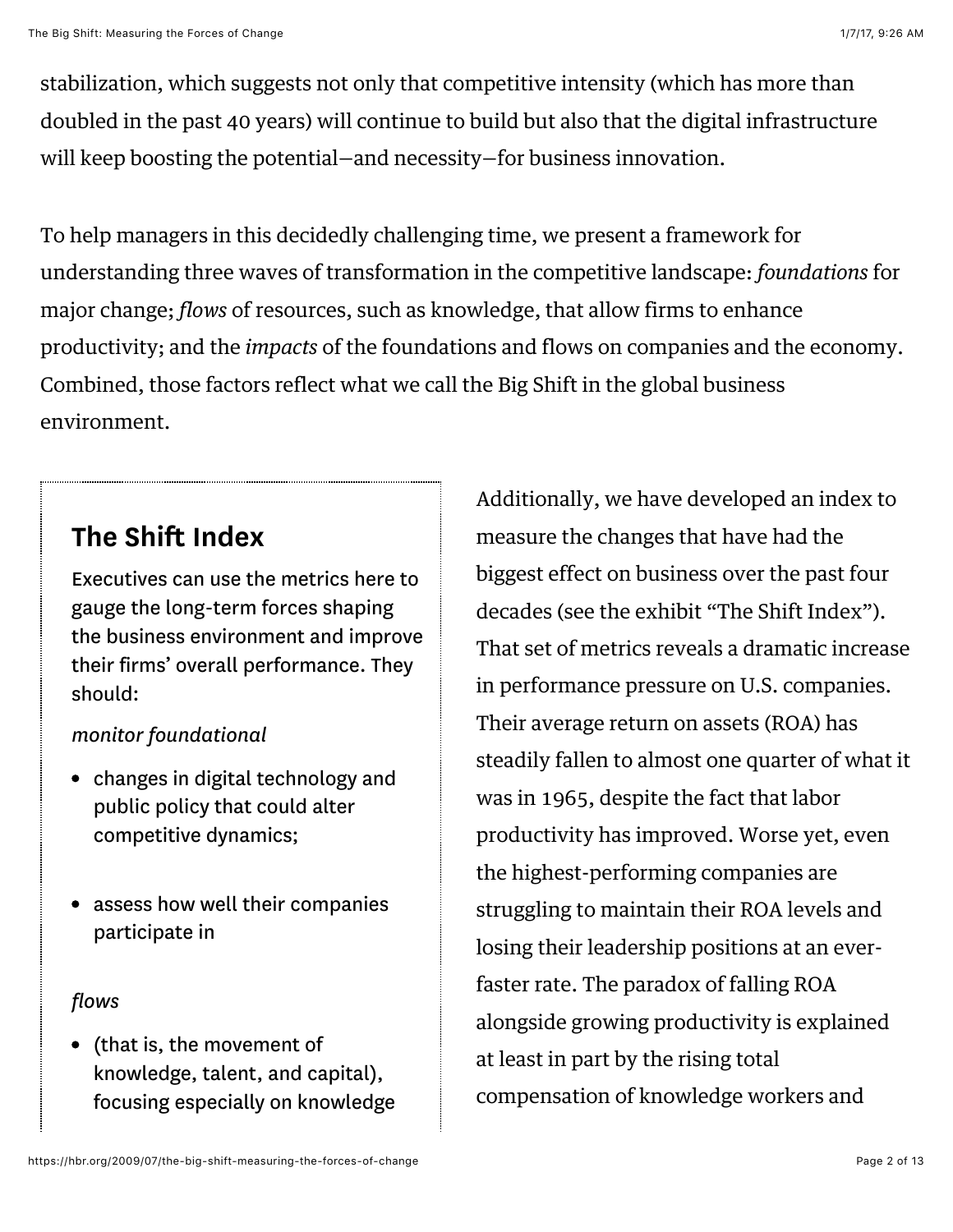creation and sharing; and

• note the

#### impacts

• of those foundational changes and flows on markets, firms, and people.

# Foundation Index

#### Technology Performance

Computing. Gigahertz of computing power per unit of cost

Digital Storage. Gigabytes of digital storage capacity per unit of cost

Bandwidth. Megabits per second of bandwidth per unit of cost

#### Infrastructure Penetration

Internet Users. Percentage of people in the U.S. actively using the internet

Wireless Subscriptions. Number of active wireless subscriptions in the U.S.

#### Public Policy

Economic Freedom. The Heritage Foundation's Index of Economic Freedom, which measures 10 types of freedom in 183 countries

# Flow Index

#### Physical Flows

other talented employees, and by consumers' growing power over vendors that end up "competing away" their cost savings. An even closer look at the situation shows a fundamental mismatch between the mind-set of today's companies and the environment in which they compete.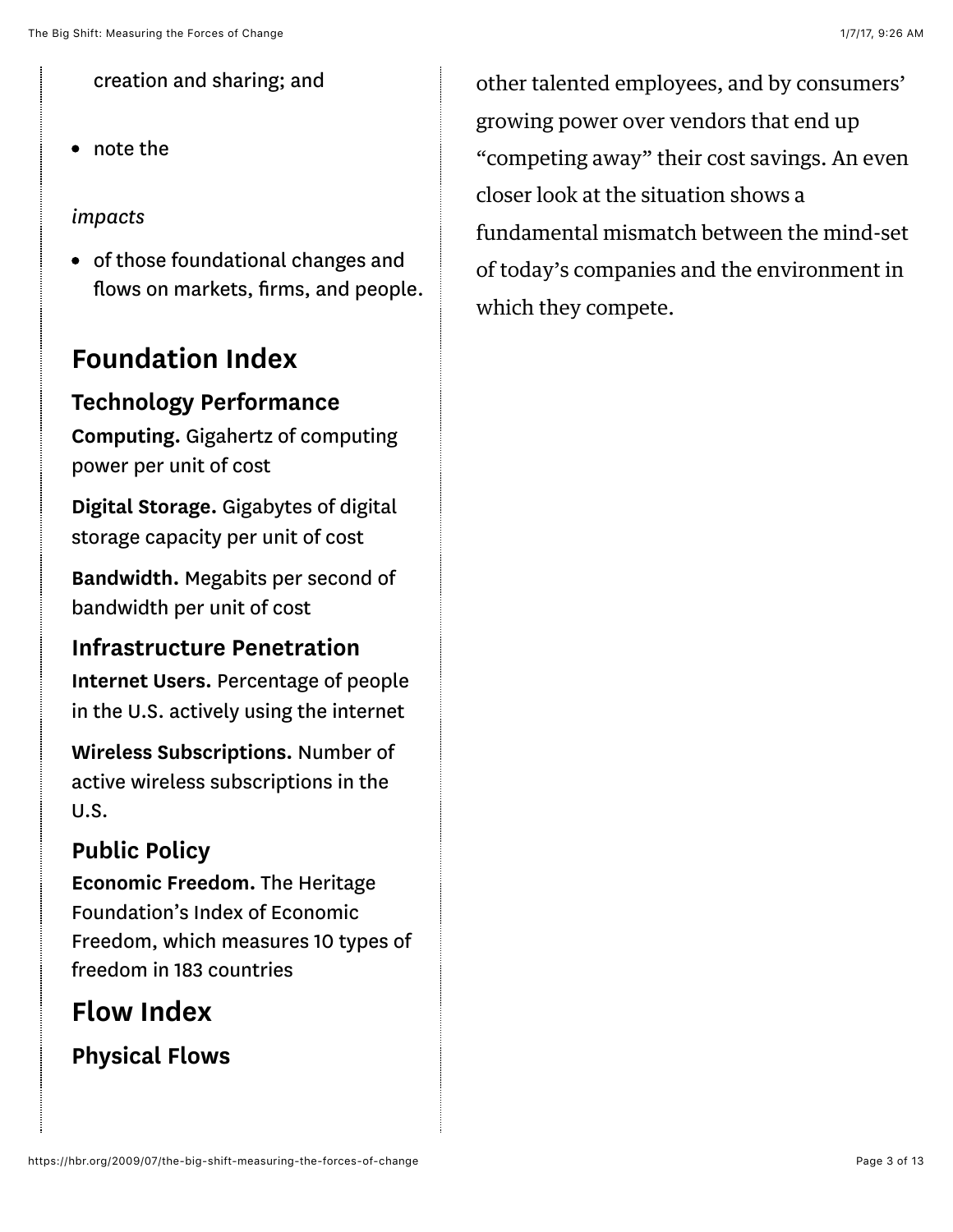Migration of People to Creative Cities. Increase in migration to mostcreative cities compared with leastcreative cities (as defined by Richard Florida)

Travel Volume. Total volume of transportation by local commuters and airplane passengers

Movement of Capital. Foreign direct investments in and by U.S. companies

#### Virtual Flows

#### Knowledge Sharing Across

Companies. National worker survey measuring participation in knowledge flows across firms

Wireless Activity. Total annual volume of mobile minutes used and SMS messages sent

Internet Activity. Internet traffic in the 20 U.S. cities with the most domestic bandwidth

#### Flow Amplifiers

Worker Passion. National worker survey gauging excitement about work, fulfillment from it, and willingness to put in extra hours

Social Media Activity. Percentage of total internet time spent on social media

Impact Index **Markets**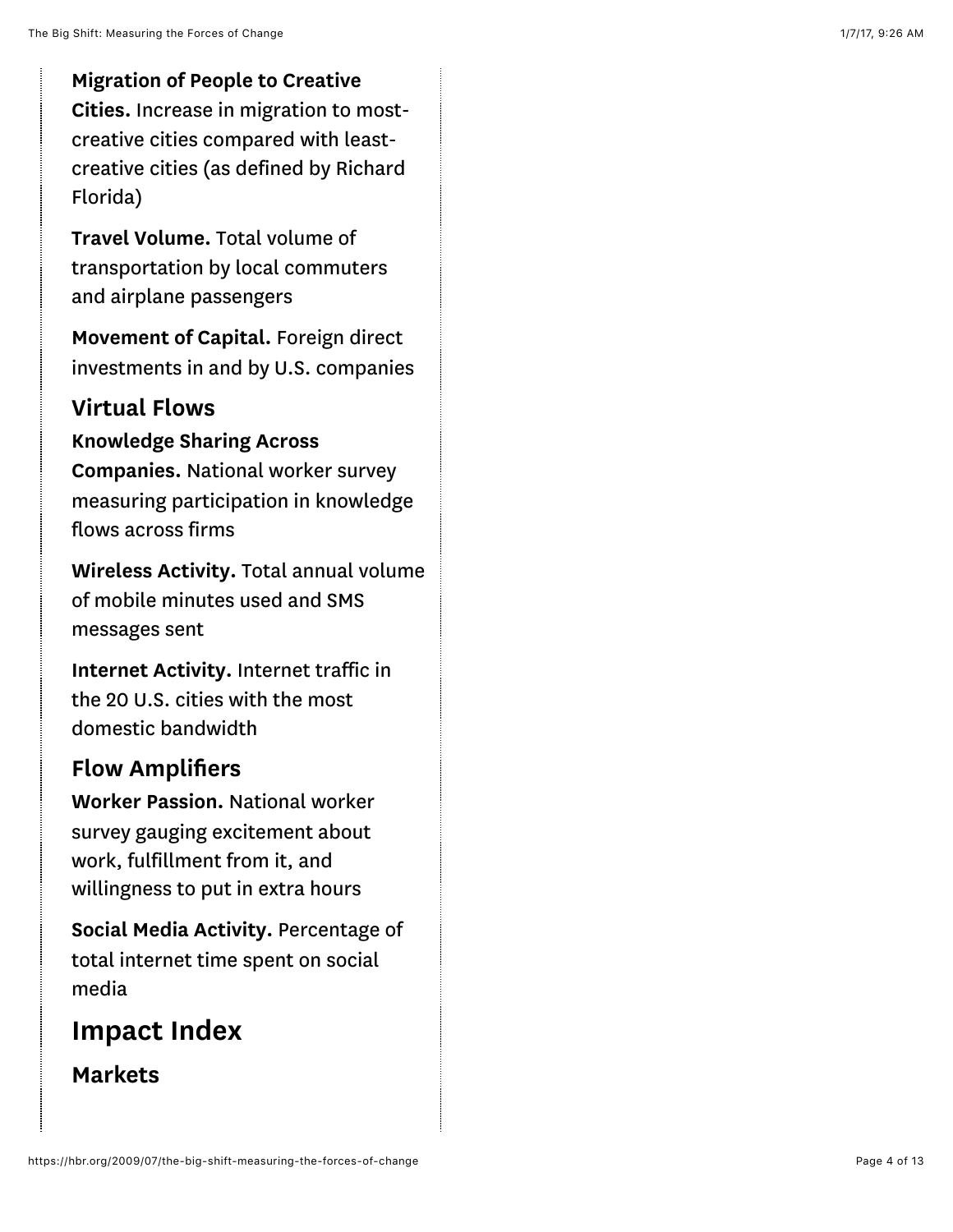Competitive Intensity. Herfindahl-Hirschman Index, which measures market concentration

Labor Productivity. U.S. Bureau of Labor Statistics data

Stock Price Volatility. Average standard deviation of daily stock price returns over one year

#### Firms

Asset Profitability. Total return on assets (ROA) for all U.S. firms

ROA Performance Gap. The gap between top- and bottom-quartile firms' ROA

Firm Topple Rate. Annual rank shuffling among U.S. firms

Shareholder Value Gap. The gap between top- and bottom-quartile firms' total shareholder returns

#### People

Consumer Power. Consumer survey gauging behaviors and attitudes regarding product choice, access to information about vendors, and other indicators

Brand Disloyalty. Consumer survey measuring willingness to switch brands, tendency to compare prices, consultations with friends about brand use, and other indicators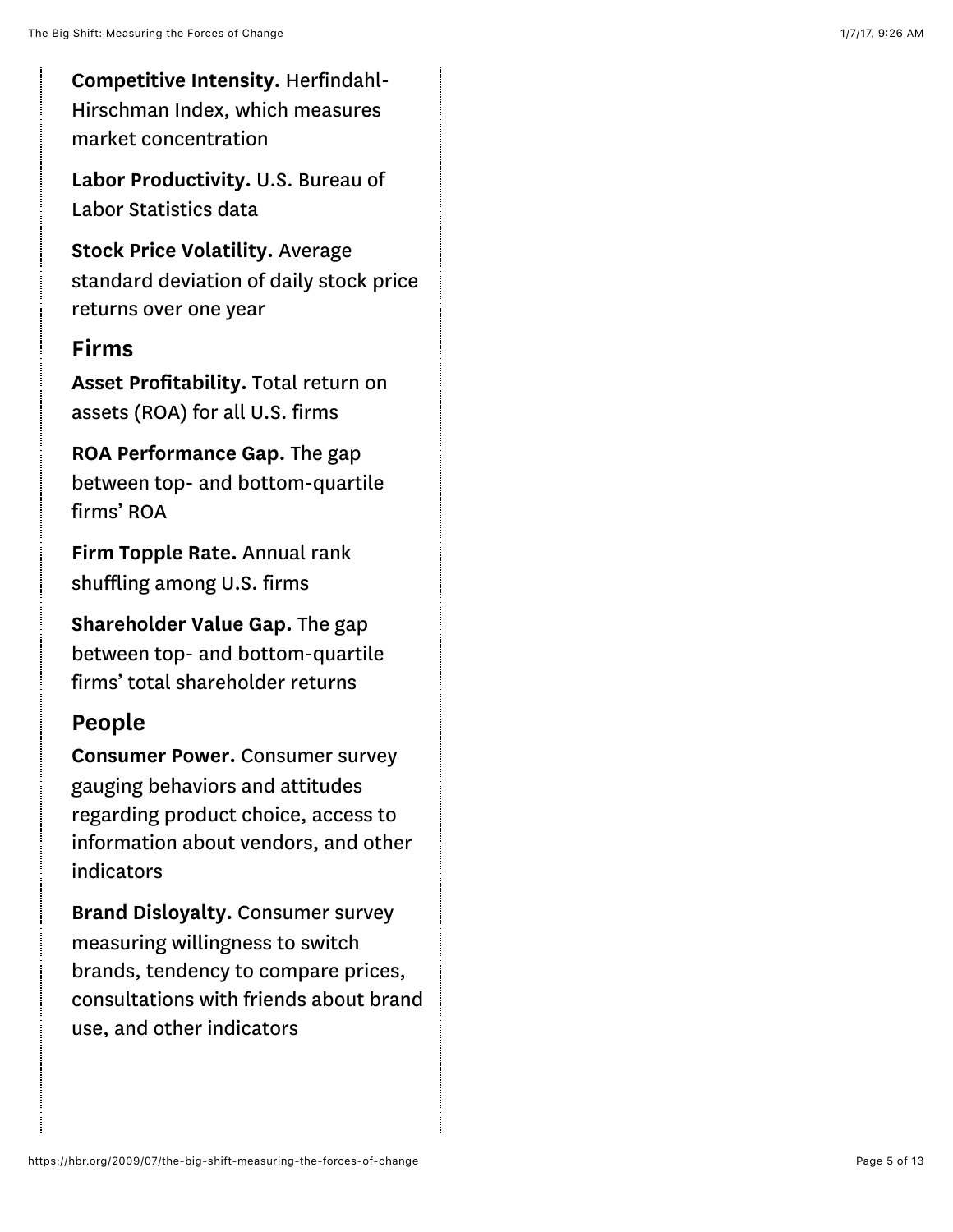

The first, foundational wave in the Big Shift consists of the extraordinary changes in digital infrastructure that enable vastly greater productivity, transparency, and connectivity. Consider how companies can use digital technology to create ecosystems of diverse, farflung users, designers, and suppliers in which product and process innovations fuel performance gains without introducing too much complexity.

The second wave involves the increasing movement of knowledge, talent, and capital. Knowledge flows—which occur in any social, fluid environment where learning and collaboration can take place—are quickly becoming one of the most crucial sources of value creation. Facebook, Twitter, LinkedIn, and other social media foster them. Virtual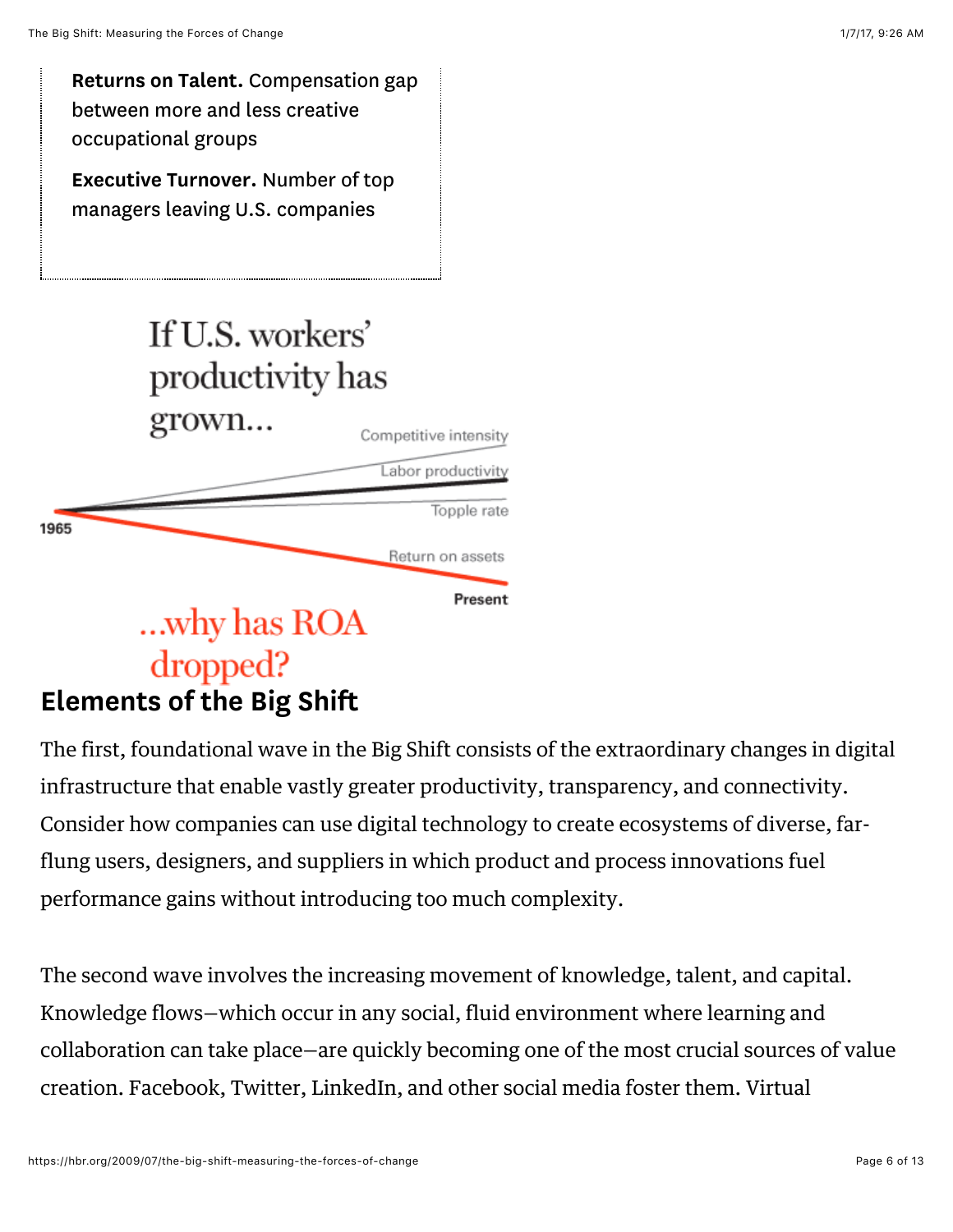communities and online discussion forums do, too. So do companies situated near one another, working on similar problems. Twentieth-century institutions built and protected knowledge stocks—proprietary resources that no one else could access. The more the business environment changes, however, the faster the value of what you know at any point in time diminishes. In this world, success hinges on the ability to participate in a growing array of knowledge flows in order to rapidly refresh your knowledge stocks. For instance, when an organization tries to improve cycle times in a manufacturing process, it finds far more value in problem solving shaped by the diverse experiences, perspectives, and learning of a tightly knit team (shared through knowledge flows) than in a training manual (knowledge stocks) alone.

Knowledge flows can help companies gain competitive advantage in an age of near-constant disruption. The software company SAP, for instance, routinely taps the more than 1.5 million participants in its Developer Network, which extends well beyond the boundaries of the firm. Those who post questions for the network community to address will receive a response in 17 minutes, on average, and 85% of all the questions posted to date have been rated as "resolved." By providing a virtual platform for customers, developers, system integrators, and service vendors to create and exchange knowledge, SAP has significantly increased the productivity of all the participants in its ecosystem.

The good news is that strong foundational technology is enabling much richer and more diverse knowledge flows. The bad news is that mind-sets and practices tend to hamper the generation of and participation in those flows. That is why we give such prominence to them in the second wave of the Big Shift. The number and quality of knowledge flows at a firm—partly determined by its adoption of openness, cross-enterprise teams, and information sharing—will be key indicators of its ability to master the Big Shift and turn performance challenges into opportunities. The ultimate differentiator among companies, though, may be a competency for creating and sharing knowledge across enterprises.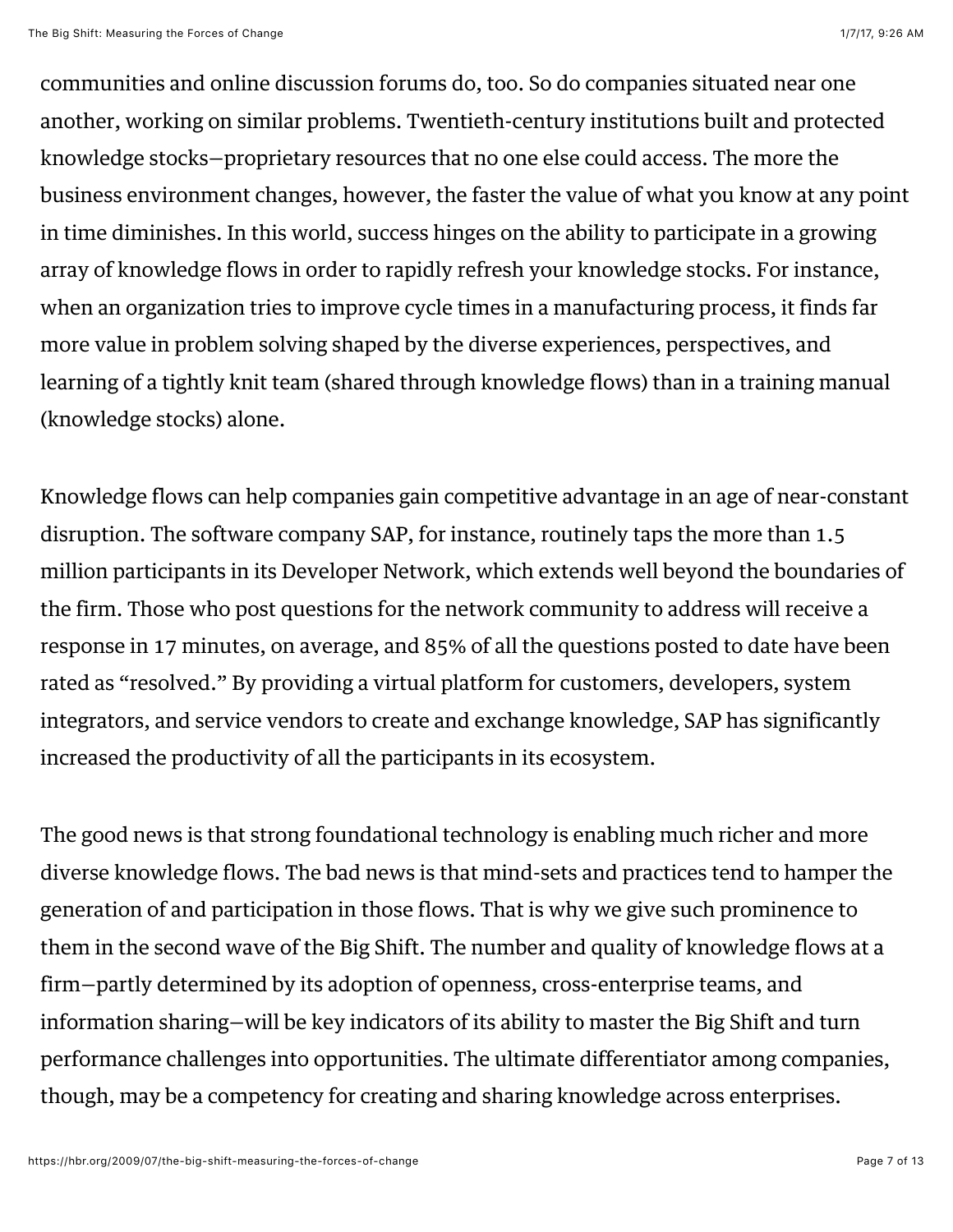Growth in intercompany knowledge flows will be a particularly important sign that firms are adopting the new institutional architectures, governance structures, and operational practices necessary to take full advantage of the digital infrastructure.

The initial findings from our research indicate a correlation between the rapidly growing use of social media and the increasing knowledge flows between organizations. Worker passion also appears to be an important amplifier: When people are engaged with their work and pushing the performance envelope, they seek ways to connect with others who share their passion and who can help them get better faster. Self-employed people are more than twice as likely to be passionate about their work as those who work for firms, according to a survey we conducted. This suggests a potential red flag for institutional leaders—companies appear to have difficulty holding on to passionate workers.

The final wave reflects how well companies are exploiting foundational improvements in the digital infrastructure by creating and sharing knowledge—and what impacts those changes are having on markets, firms, and individuals. For now, institutional performance is almost universally suffering in the face of intensifying competition. But over time, as firms learn how to harness the digital infrastructure and participate more effectively in knowledge flows, their performance will improve.

Differences in approach between top-performing and underperforming companies are telling. As some organizations participate more in knowledge flows, we should see them break ahead of the pack and significantly improve overall performance in the long term. Others, still wedded to the old ways of operating, are likely to deteriorate quickly.

# Closing the Performance Gap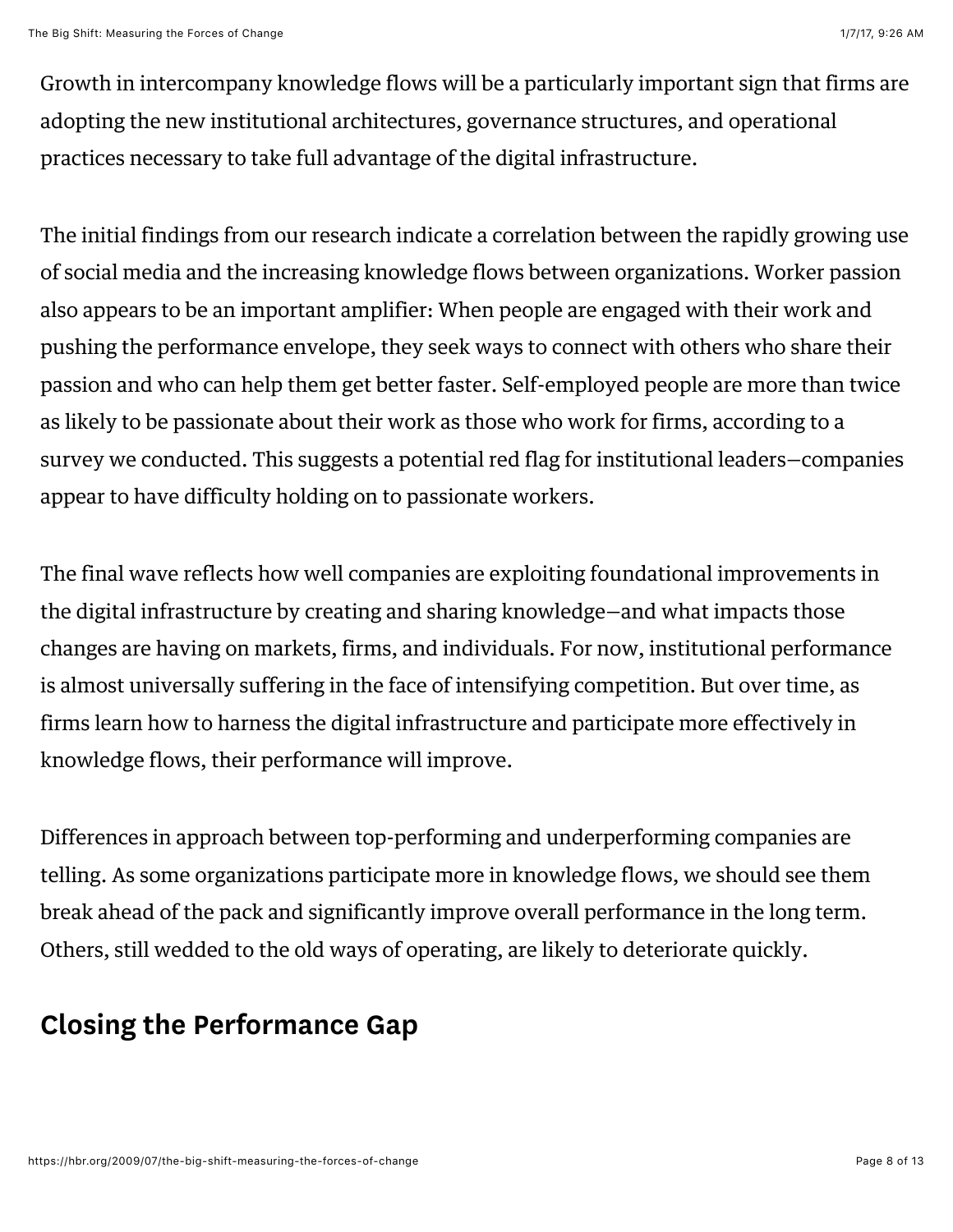Our research findings highlight the stark performance challenges for companies. What's more, the data suggest that unless firms take radical action, the gap between their potential and their realized opportunities will grow wider. That's because the benefits from the modest productivity improvements that companies have achieved increasingly accrue not to the firm or its shareholders but to creative talent and customers, who are gaining market power as competition intensifies.

Until now, companies were designed to get more efficient by growing ever larger, and that's how they created considerable economic value. The rapidly changing digital infrastructure has altered the equation, however: As stability gives way to change and uncertainty, institutions must increase not just efficiency but also the rate at which they learn and innovate, which in turn will boost their rate of performance improvement. "Scalable efficiency," in other words, must be replaced by "scalable learning." The mismatch between the way companies are operated and governed on the one hand and how the business landscape is changing on the other helps explain why returns are deteriorating while talent and customers reap the rewards of productivity.

So, how can companies narrow the growing gap between the performance promised by digital technology and their actual financial results? Just as twentieth-century firms discovered how to harness then-new energy, transportation, and communication infrastructures to become bigger and more efficient, today's firms must make the most of the digital infrastructure. This requires innovations at the institutional level that better position organizations to succeed both during the current recession and after the economy recovers. By developing diverse relationships across enterprises, firms can accelerate performance improvement as they add participants to their ecosystems, expanding their learning and innovation—much as SAP has done with its Developer Network.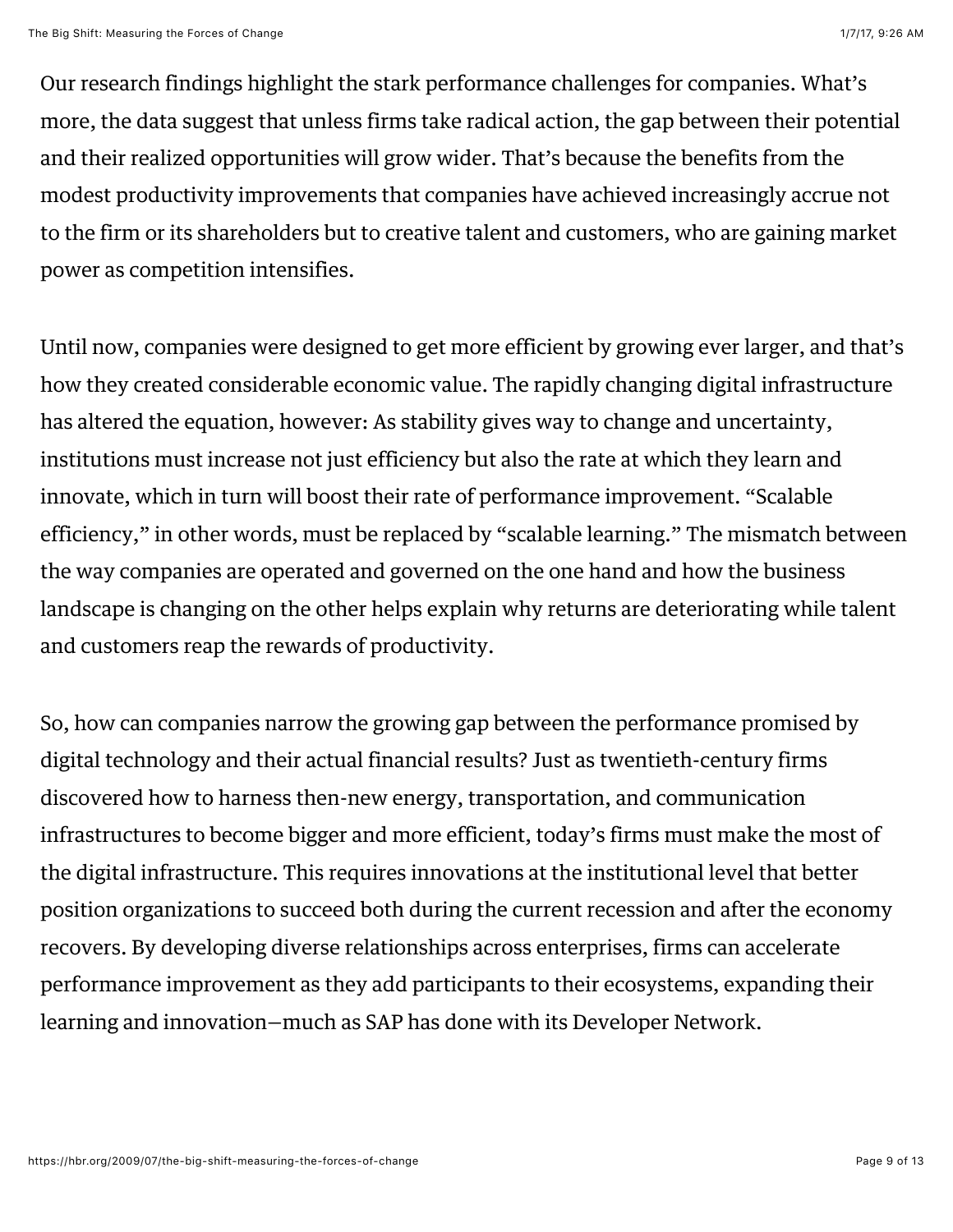Companies must therefore design and then track operational metrics showing how well they participate in knowledge flows. For example, they might want to identify relevant geographic clusters of talent around the world and assess their access to that talent. In addition, they might want to track the number of institutions with which they collaborate to improve performance.

In contrast to the twentieth century—when senior management decided what shape a company should take in terms of culture, values, processes, and organizational structure now we'll see institutional innovations largely propelled by individuals, especially the younger workers, who put digital technologies such as social media to their most effective use. But management can play an important supporting role: Recognize that passionate employees are often talented and motivated but also tend to be unhappy, because they see a lot of potential for themselves and for their companies but can feel blocked in their efforts to achieve it. Identify those who are adept participants in knowledge flows, provide them with platforms and tools to pursue their passions, and then celebrate their successes to inspire others.• • •

Performance pressures will continue to increase well past the current downturn. As a result, leaders must move beyond the marginal expense cuts they might be focusing on now in order to weather the recession. They need instead to be ruthless about deciding which assets, metrics, operations, and practices have the greatest potential to generate long-term profitable growth and shedding those that do not. They must keep coming back to the most basic question of all: What business are we really in?

It's not just about being lean; it's also about making smart investments in the future. One of the easiest but most powerful ways firms can achieve the performance improvements promised by technology is to jettison management's distinction between "creative talent" and the rest of the organization. All workers can continually improve their performance by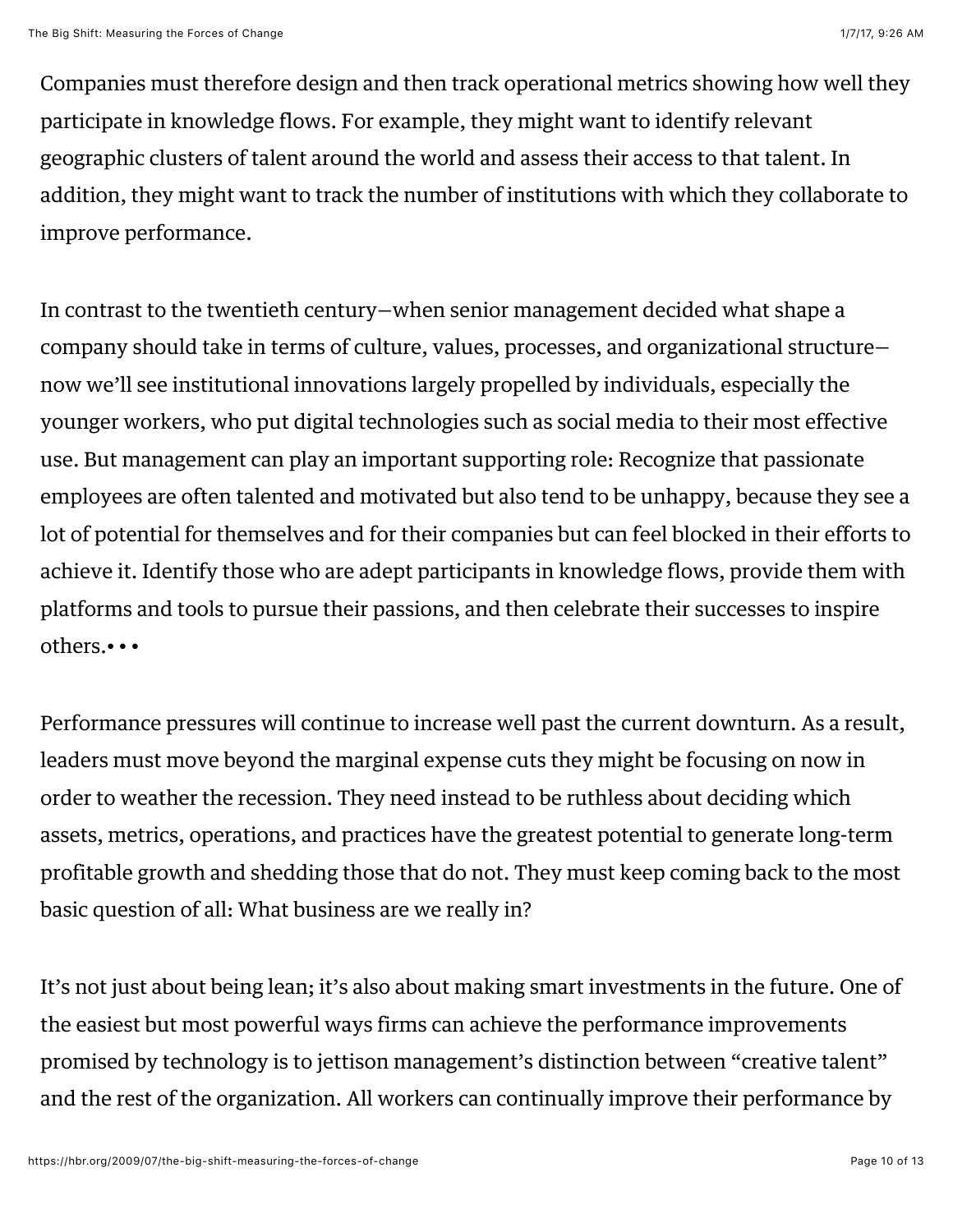engaging in creative problem solving, often by connecting with peers inside and outside the firm. Japanese automakers used elements of this approach with dramatic effects on the bottom line, turning assembly-line employees from manual laborers into problem solvers.

# Our Research

We pulled together four decades' worth of data from more than a dozen sources, designed and conducted four surveys, and created five proprietary methodologies to compile 25 metrics into three indexes representing 15 industries. Architects of current "gold standard" indexes were consulted throughout the development process. For a close look at our methodologies and data—as well as a full discussion of our findings—go to www.deloitte.com/us/bigshift.

At the end of the day, the Big Shift framework puts a number of key questions on the leadership agenda: Are companies organized to effectively generate and participate in a broader range of knowledge flows, especially those that go beyond the boundaries of the firm? How can they best create and capture value from such flows? And, most important, how do they measure their progress navigating the Big Shift in the business landscape? We hope that the Shift Index will help executives answer those questions—in these difficult times and beyond.

[A version of this article appeared in the July–August](https://hbr.org/archive-toc/BR0907) 2009 issue of Harvard Business Review.

[John Hagel III](https://hbr.org/search?term=john+hagel+iii) is Founder and Chairman of the Deloitte [Center for the Edge](http://www.deloitte.com/view/en_US/us/Insights/centers/centers-center-for-edge/index.htm), a research center based in Silicon Valley. A long-time resident of Silicon Valley, he is also a compulsive writer, having written 7 books. His [latest, with John Seely Brown and Lang Davison, is The Power of Pull: How Small Moves, Smartly Made, Can Set](http://www.amazon.com/Power-Pull-Smartly-Things-Motion/dp/B004NSVE8M/ref=sr_1_1?s=books&ie=UTF8&qid=1371915272&sr=1-1) Big Things in Motion.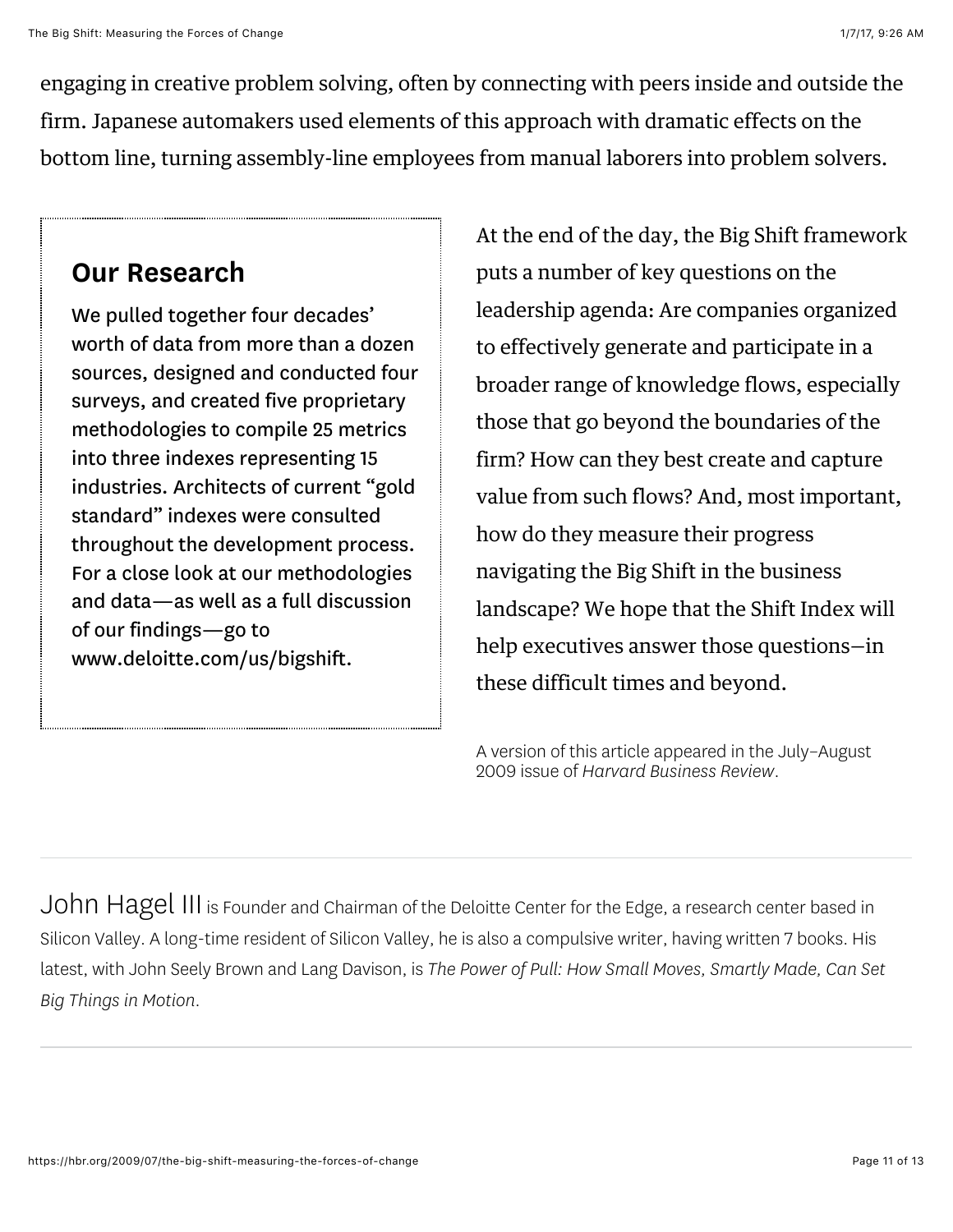[John Seely Brown](https://hbr.org/search?term=john+seely+brown), coauthor of A New Culture of Learning and The Power of Pull as well as many other books and articles, is a visiting scholar at the University of Southern California and independent cochair of the Deloitte Center for the Edge. He was formerly the chief scientist of Xerox and director of its Palo Alto Research Center.

Lang Davison ([langdavison@deloitte.com\)](mailto:langdavison@deloitte.com) is the executive director.

#### This article is about [INTERNATIONAL BUSINESS](https://hbr.org/topic/international-business)

[FOLLOW THIS TOPIC](https://hbr.org/2009/07/the-big-shift-measuring-the-forces-of-change#)

Related Topics: [RECESSION](https://hbr.org/topic/recession) | [COMPETITION](https://hbr.org/topic/competition) | [INTERNET](https://hbr.org/topic/internet) | [PERFORMANCE MEASUREMENT](https://hbr.org/topic/performance-measurement)

### Comments

Leave a Comment

POST

0 COMMENTS

#### $\vee$  JOIN THE CONVERSATION

#### POSTING GUIDELINES

We hope the conversations that take place on HBR.org will be energetic, constructive, and thought-provoking. To comment, readers must [sign in](https://hbr.org/sign-in) or [register](https://hbr.org/register). And to ensure the quality of the discussion, our moderating team will review all comments and may edit them for clarity, length, and relevance. Comments that are overly promotional, mean-spirited, or off-topic may be deleted per the moderators' judgment. All postings become the property of Harvard Business Publishing.